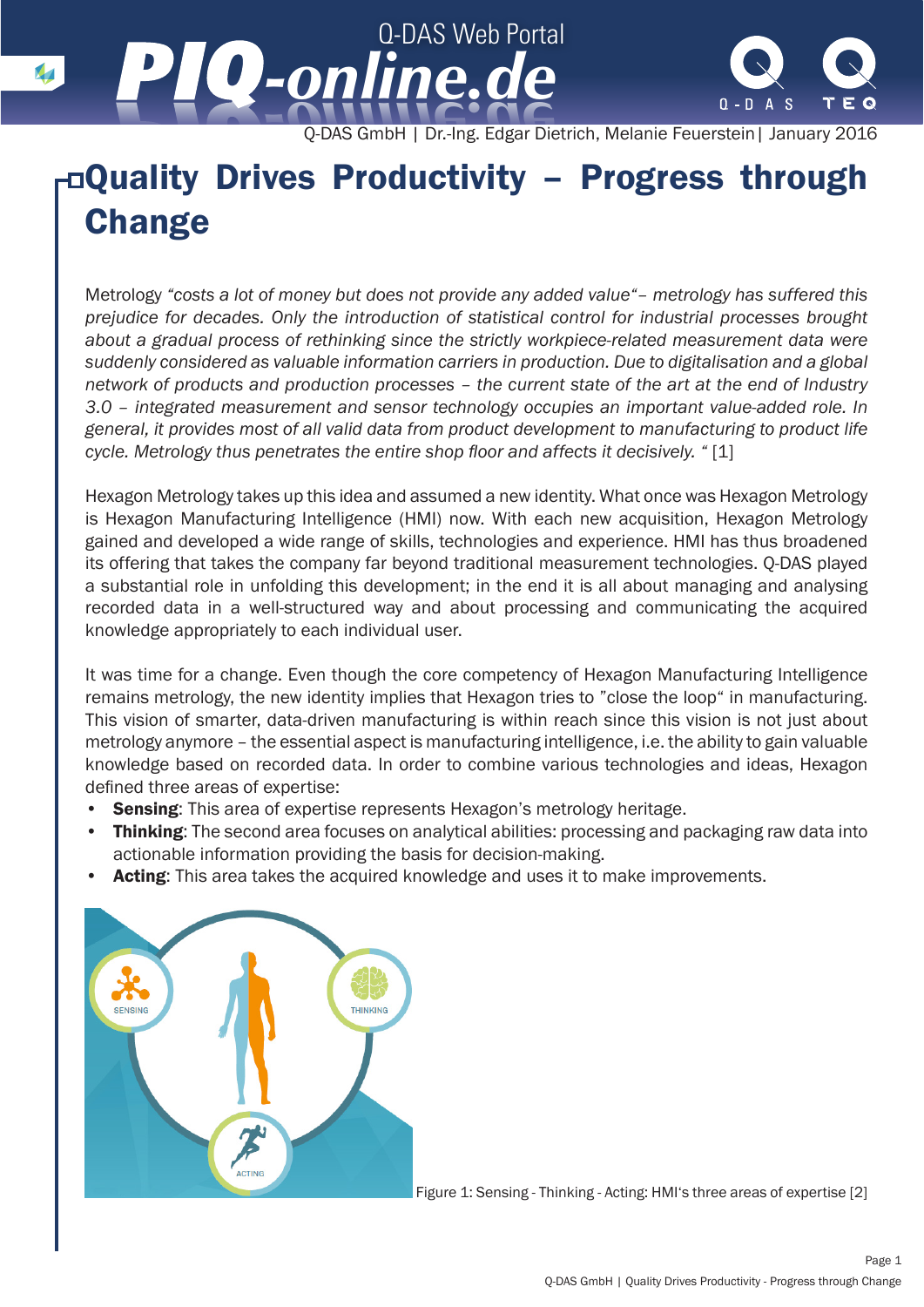



These three areas of expertise form a coherent, comprehensive plan creating a link between each phase of the [product life cycle.](http://www.piq-online.de/en/articlepage/piq-entry/194-q-das-produkte-unterstuetzen-das-product-lifecycle/?tx_vierwdqdaspiq_piqentry[action]=show&cHash=893b6d6e5fdc3d06b887dc60fba03e80) Q-DAS holds a responsible position in Thinking. With the formation of a new Thinking organisation, Hexagon Manufacturing Intelligence aligns all products of the area of expertise: Under the umbrella of Q-DAS, Q-DAS general manager Michael Wagner will take the leadership role for any software development of the new organisation. He leads a team of developers in Germany, in the US and in China. Q-DAS founder Edgar Dietrich supports him in his tasks. Together with their international teams they bring different technologies into a common roadmap pointing the way into the future and promoting innovations to increase our customers' productivity.

Hexagon Manufacturing Intelligence has a vision of a future where quality drives productivity. Moreover, HMI's three main areas of expertise – Sensing, Thinking und Acting – support the implementation of the recently released ISO 9001:2015. The following graphic [3] gives an overview of how Q-DAS products help you to meet process requirements in quality management.



Figure 2: HMI supports you in meeting the requirements of ISO standard 9001:2015 [3]

## Literature:

- [1] *Schmitt, Prof. Dr.-Ing. Robert* [Messtechnik: Raus aus der Nische!](http://www.werkstattstechnik.de/wt/currentarticle.php?data%5barticle_id%5d=84734) wt-online – Ausgabe 11/12-2015, S. 763 Springer-VDI-Verlag GmbH & Co. KG, Düsseldorf
- [2] *Hexagon Manufacturing Intelligence* [Accelerate!](http://www.hexagonmetrology.de/eng/The-Hexagon-Manufacturing-Intelligence-Magazine_631.htm#.VssEWPnhCUk) Issue 1, 2015-11-12

 $\overline{\mathbf{v}}$